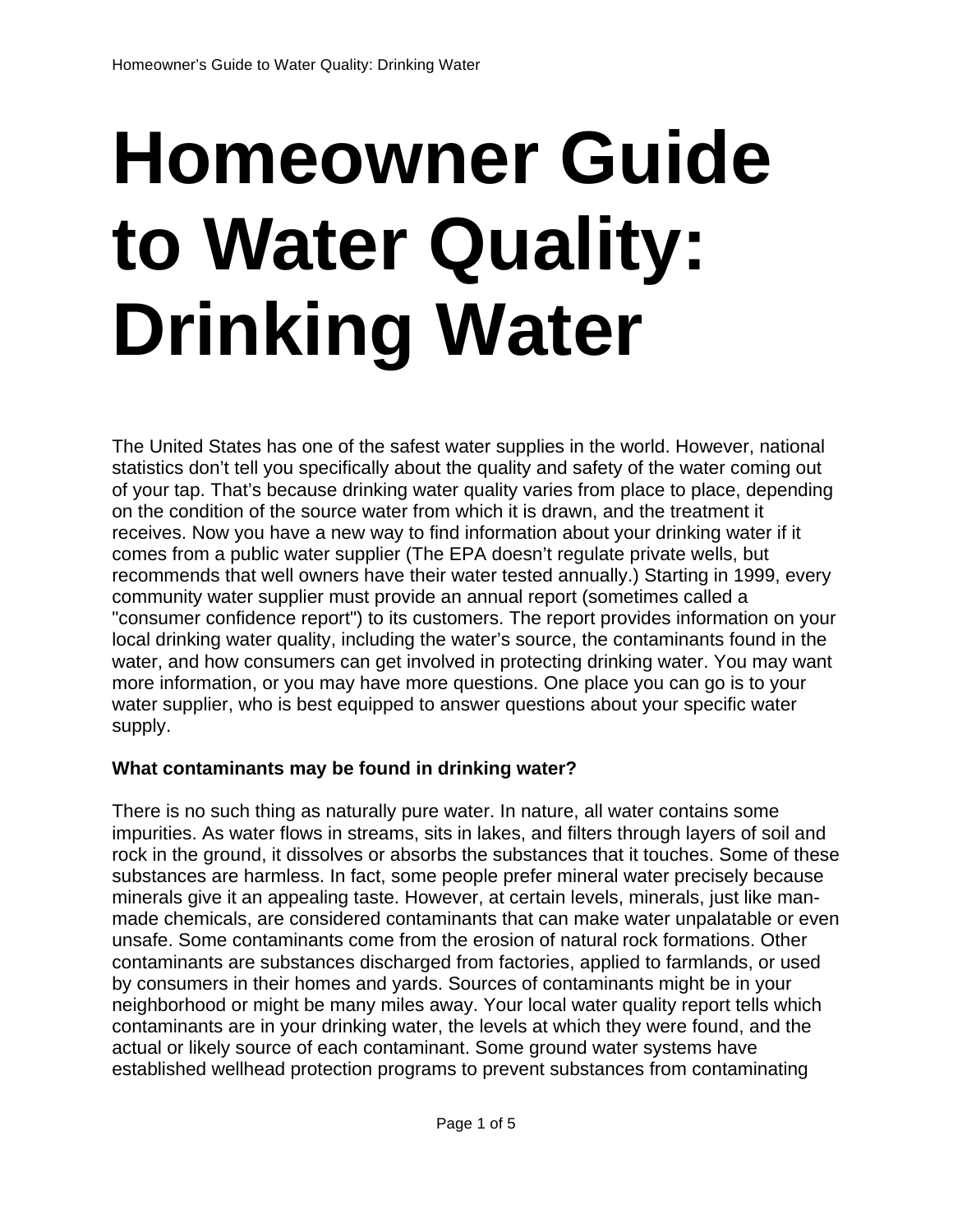their wells. Similarly, some surface-water systems protect the watershed around their reservoir to prevent contamination. Right now, states and water suppliers are working systematically to assess every source of drinking water, and to identify potential sources of contaminants. This process will help communities to protect their drinking water supplies from contamination.

#### **Where does drinking water come from?**

A clean, constant supply of drinking water is essential to every community. People in large cities frequently drink water that comes from surface-water sources, such as lakes, rivers and reservoirs. Sometimes, these sources are close to the community.



Other times, drinking water suppliers get their water from sources many miles away. In either case, when you think about where your drinking water comes from, it's important to consider not just the part of the river or lake that you can see, but the entire watershed. The watershed is the land area over which water flows into the river, lake or reservoir. In rural areas, people are more likely to drink ground water that was pumped from a well. These wells tap into aquifers, the natural reservoirs under the earth's surface, that may be only a few miles wide, or may span the borders of many states. As with surface water, it is important to remember that activities many miles away from you may affect the quality of ground water. Your annual drinking water quality report will tell you where your water supplier gets your water.

#### **How is drinking water treated?**

When a water supplier takes untreated water from a river or reservoir, the water often contains dirt and tiny pieces of leaves and other organic matter, as well as trace amounts of certain contaminants. When it gets to the treatment plant, water suppliers often add chemicals, called coagulants, to the water. These act on the water as it flows very slowly through tanks so that the dirt and other contaminants form clumps that settle to the bottom. Usually, this water then flows through a filter for removal of the smallest contaminants, such as viruses and Giardia. Most ground water is naturally filtered as it passes through layers of the earth into underground reservoirs known as aquifers. Water that suppliers pump from wells generally contains less organic material than surface water, and may not need to go through any or all of these treatments. The quality of the water will depend on local conditions. The most common drinking water treatment, considered by many to be one of the most important scientific advances of the 20th century, is disinfection. Most water suppliers add chlorine or another disinfectant to kill bacteria and other germs. Water suppliers use other treatments as needed, according to the quality of their source water. For example, systems whose water is contaminated with organic chemicals can treat their water with activated carbon, which adsorbs or attracts the chemicals dissolved in the water.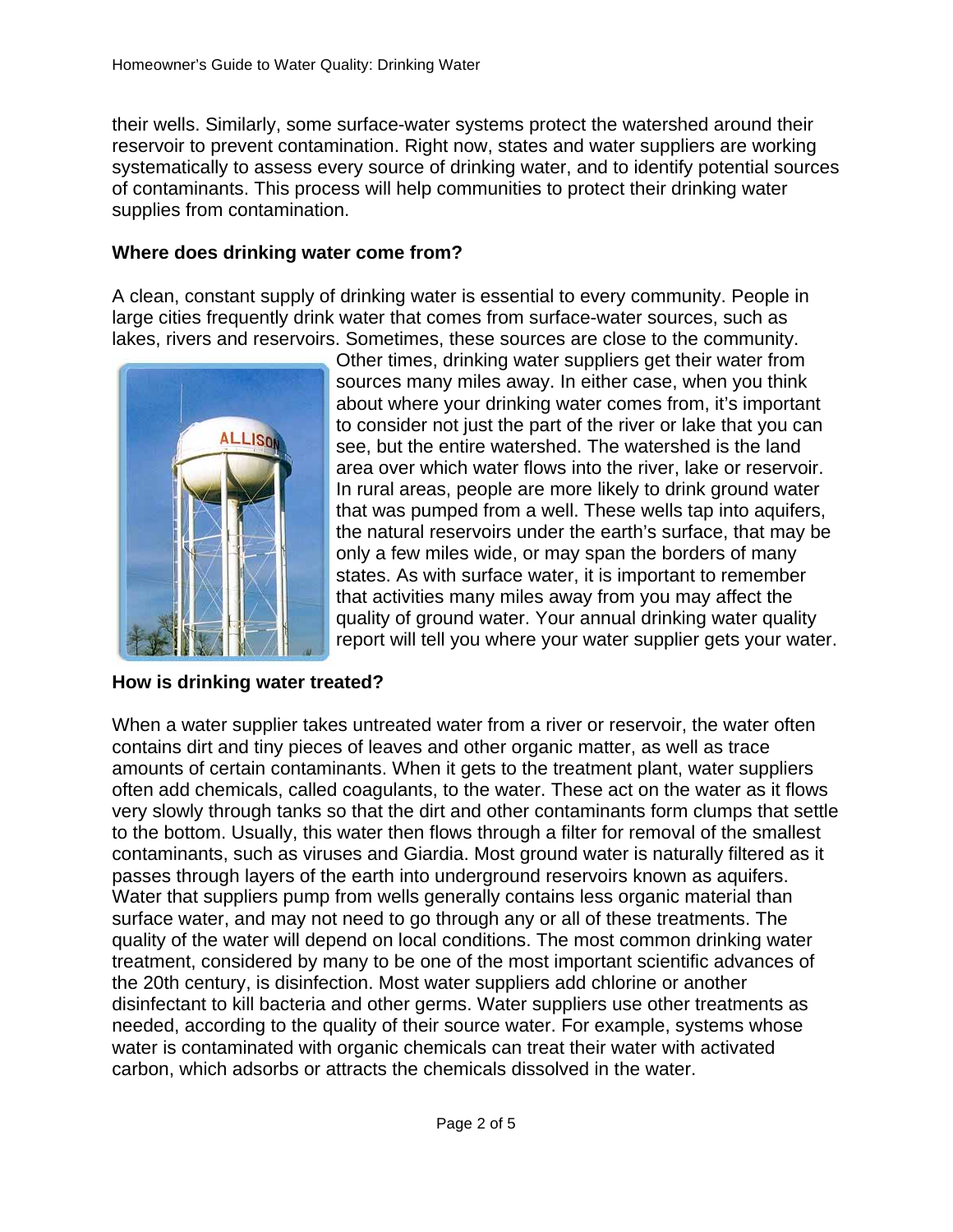## **What if I have special health needs?**

People who have HIV/AIDS, are undergoing chemotherapy, take steroids, or for another reason have a weakened immune system may be more susceptible to microbial contaminants, including Cryptosporidium, in drinking water. If you or someone you know fall into one of these categories, talk to your healthcare provider to find out if you need to take special precautions, such as boiling your water. Young children are particularly susceptible to the effects of high levels of certain contaminants, including nitrate and lead. To avoid exposure to lead, use water from the cold tap for making baby formula, drinking and cooking, and let the water run for a minute or more if the water hasn't been turned on for six or more hours. If your water supplier alerts you that your water does not meet the EPA's standard for nitrates, and you have children under 6 months old, consult your healthcare provider. You may want to find an alternate source of water that contains lower levels of nitrates for your child.

### **What are the health effects of contaminants in drinking water?**

The EPA has set standards for more than 80 contaminants that may be present in drinking water and pose a risk to human health. The EPA sets these standards to protect the health of everybody, including vulnerable groups like children. The contaminants fall into two groups, according to the health effects that they cause. Your local water supplier will alert you through the local media, direct mail, or other means if there is a potential acute or chronic health effect from compounds in the drinking water.

You may want to contact them for additional information specific to your area. Acute effects occur within hours or days of the time that a person consumes a contaminant. People can suffer acute health effects from almost any contaminant if they are exposed to extraordinarily high levels (as in the case of a spill). In drinking water,microbes, such as bacteria and viruses, are the contaminants with the greatest chance of reaching levels high enough to cause acute health effects. Most people's bodies can fight off these microbial contaminants the way they fight off germs, and these acute contaminants typically don't have permanent effects. Nonetheless, when high-enough levels occur, they can make people ill, and can be dangerous or deadly for a person whose immune system is already weak due to HIV/AIDS, chemotherapy, steroid use, or another reason. Chronic effects occur after people consume a contaminant at levels over the EPA's safety standards for many years. The drinking water contaminants that can have chronic effects are chemicals (such as disinfection byproducts, solvents, and pesticides), radionuclides (such as radium), and minerals (such as arsenic). Examples of these chronic effects include cancer, liver and kidney problems, and reproductive difficulties.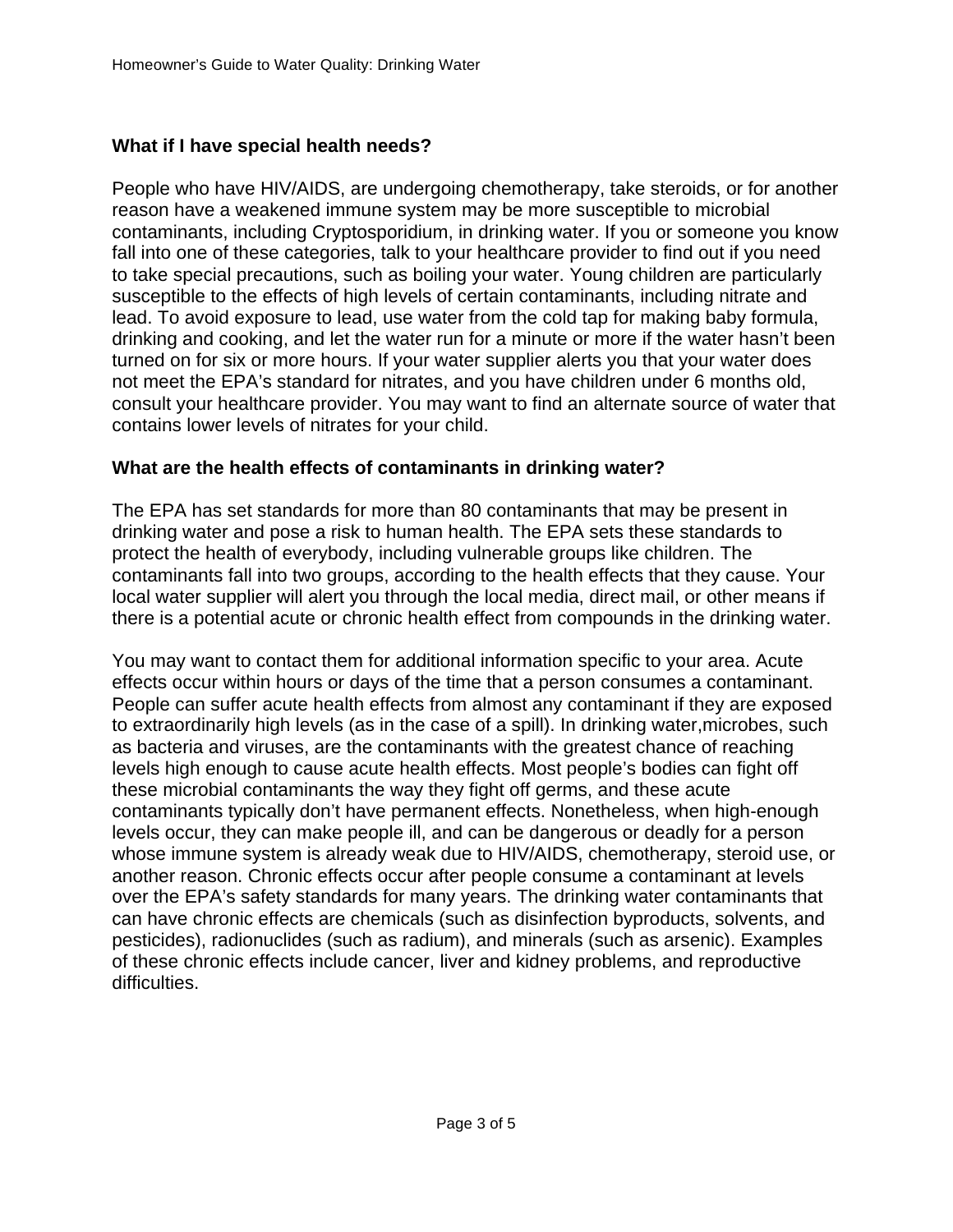**Who is responsible for drinking water quality?**



The Safe Drinking Water Act gives the Environmental Protection Agency (EPA) the responsibility for setting national drinking water standards that protect the health of the 250 million people who get their water from public water systems. Other people get their water from private wells which are not subject to federal regulations. Since 1974, the EPA has set national standards for over 80 contaminants that may occur in drinking water. While the EPA and state governments set and enforce standards, local governments and private water suppliers have direct responsibility for the

quality of the water that flows to your tap. Water systems test and treat their water, maintain the distribution systems that deliver water to consumers, and report on their water quality to the state. States and the EPA provide technical assistance to water suppliers and can take legal action against systems that fail to provide water that meets state and EPA standards.

## **What is a violation of a drinking water standard?**

Drinking water suppliers are required to monitor and test their water many times, for many things, before sending it to consumers. These tests determine whether and how the water needs to be treated, as well as the effectiveness of the treatment process. If a water system consistently sends to consumers water that contains a contaminant at a level higher than EPA or state health standards regulate, or if the system fails to monitor for a contaminant, the system is violating regulations, and is subject to fines and other penalties. When a water system violates a drinking water regulation, it must notify the people who drink its water about the violation, what it means, and how they should respond. In cases where the water presents an immediate health threat, such as when people need to boil water before drinking it, the system must use television, radio and newspapers to get the word out as quickly as possible. Other notices may be sent by mail, or delivered with the water bill. Each water suppliers' annual water quality report must include a summary of all the violations that occurred during the previous year.

### **How can I help protect my drinking water?**

Using the new information that is now available about drinking water, citizens can be aware of the challenges of keeping drinking water safe and take an active role in protecting drinking water. There are lots of ways that individuals can get involved. Some people will help clean up the watershed that is the source of their community's water.